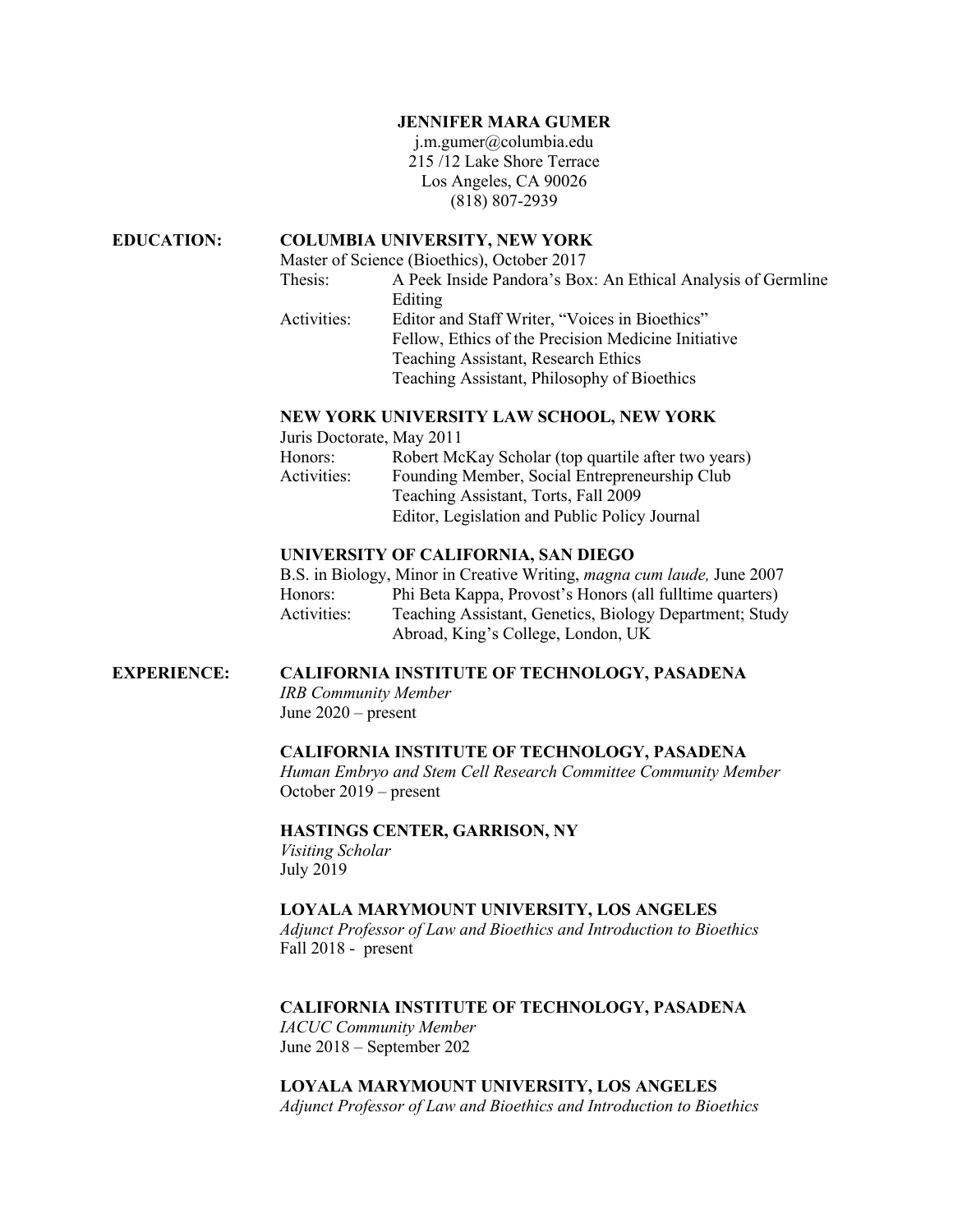Fall 2018 - present

## **CGL LLP, LOS ANGELES**

*Partner and Head of Legal Operations (Attorney)* March 2018 – present Advise health and life-sciences start-ups on compliance with state and federal law. Lead team of 20 attorneys to service clients and oversee client relationships. Devise legal operations' processes and procedures. Lead creation of firm playbooks and forms library.

## **COLUMBIA UNIVERSITY, NEW YORK CITY**

*Adjunct Professor of Philosophy of Bioethics (online) and Science of Bioethicists (online)* Fall 2017 -Spring 2020

## **GIBSON DUNN AND CRUTCHER, LOS ANGELES & NEW YORK**

*Summer Associate; Associate Attorney* Summer 2010; November 2011 - January 2017 Advised pharmaceutical and medical device manufacturers regarding FDA regulatory compliance. Served as FDA regulatory counsel to pharmaceutical and medical device companies in prominent mergers and acquisitions. Represented healthcare companies and financial institutions in large-scale litigations and government investigations.

### **GRAMEEN BANK, DHAKA, BANGLADESH**

*Legal Intern,* Summer 2009 Surveyed Microcredit operations. Conducted research on possible legal innovations to facilitate expansion of Microcredit organizations.

# **UNIVERSITY OF EDINBURGH, EDINBURGH**, **SCOTLAND**, **UK**

*Administrative Assistant, Linguistics and English Language* August 2007 – February 2008 Served as the organizer and faculty liaison for all first and second year courses in the department. Improved the system for inputting and calculating grades.

- **MEMBERSHIPS:** California and New York State Bars; Southern California Bioethics Consortium; Joint Committee on Bioethics (LA Bar Association); International Society of **Neuroethics**
- **PUBLICATIONS:** Jennifer Mara Gumer, "When Might Human Germline Editing Be Justified," *The Hastings Center Blog,* September 26. 2019, https://www.thehastingscenter.org/when-might-human-germline-editing-bejustified/.

Jennifer Mara Gumer, "Why Human Germline Editing Might Never Be Legal in the US", *The Hastings Center Blog,* August 9. 2019, https://www.thehastingscenter.org/why-human-germline-editing-might-never-belegal-in-the-u-s/.